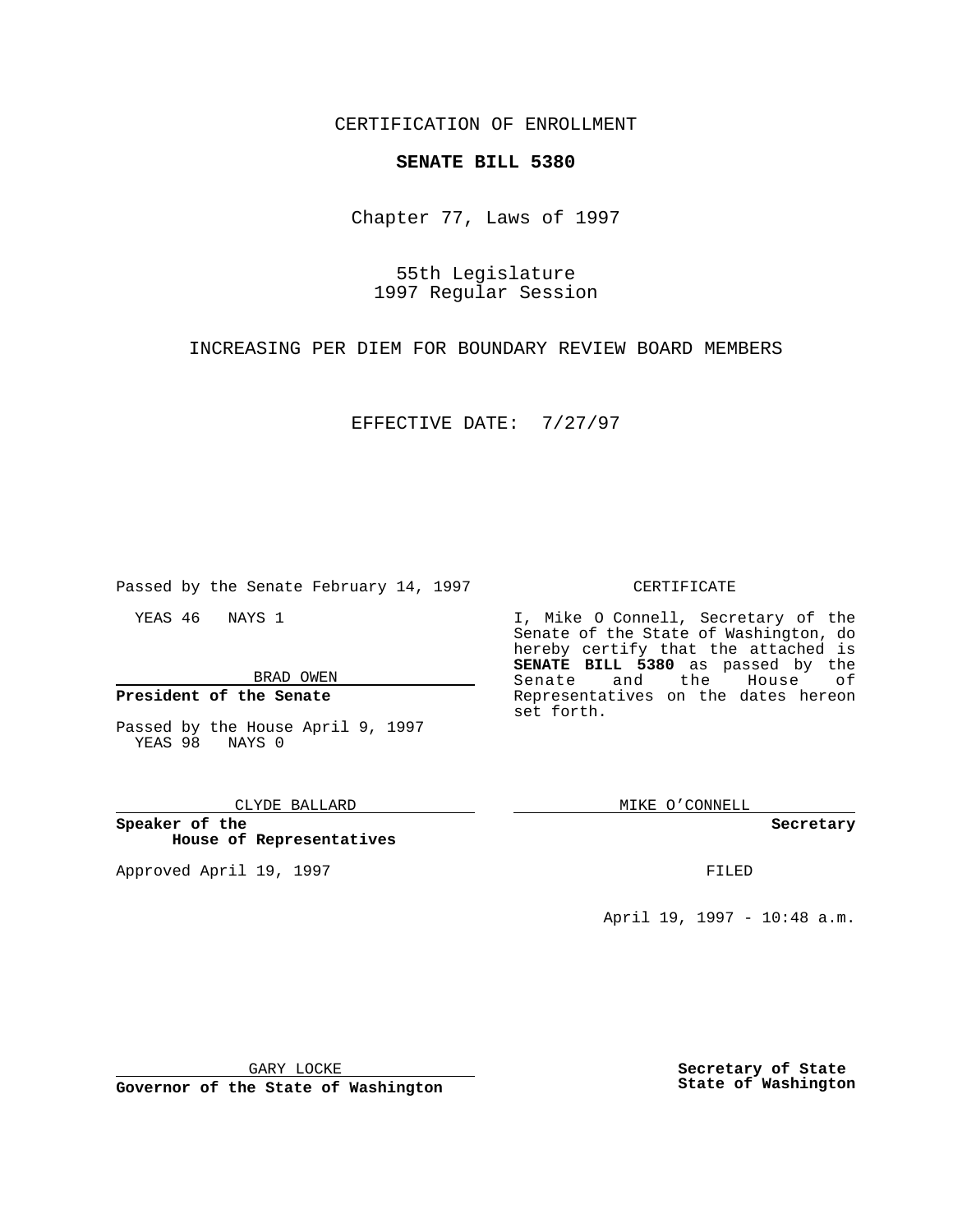# **SENATE BILL 5380** \_\_\_\_\_\_\_\_\_\_\_\_\_\_\_\_\_\_\_\_\_\_\_\_\_\_\_\_\_\_\_\_\_\_\_\_\_\_\_\_\_\_\_\_\_\_\_

\_\_\_\_\_\_\_\_\_\_\_\_\_\_\_\_\_\_\_\_\_\_\_\_\_\_\_\_\_\_\_\_\_\_\_\_\_\_\_\_\_\_\_\_\_\_\_

Passed Legislature - 1997 Regular Session

**State of Washington 55th Legislature 1997 Regular Session**

**By** Senators Horn, Haugen, Benton, Franklin, Zarelli and Bauer

Read first time 01/24/97. Referred to Committee on Government Operations.

 AN ACT Relating to boundary review board members' per diem; and amending RCW 36.93.070.

BE IT ENACTED BY THE LEGISLATURE OF THE STATE OF WASHINGTON:

 **Sec. 1.** RCW 36.93.070 and 1987 c 477 s 1 are each amended to read as follows:

 The members of each boundary review board shall elect from its members a chairman, vice chairman, and shall employ a nonmember as chief clerk, who shall be the secretary of the board. The board shall determine its own rules and order of business and shall provide by resolution for the time and manner of holding all regular or special meetings: PROVIDED, That all meetings shall be subject to chapter 42.30 RCW. The board shall keep a journal of its proceedings which shall be a public record. A majority of all the members shall constitute a quorum for the transaction of business.

 The chief clerk of the board shall have the power to administer oaths and affirmations, certify to all official acts, issue subpoenas to any public officer or employee ordering him to testify before the board and produce public records, papers, books or documents. The